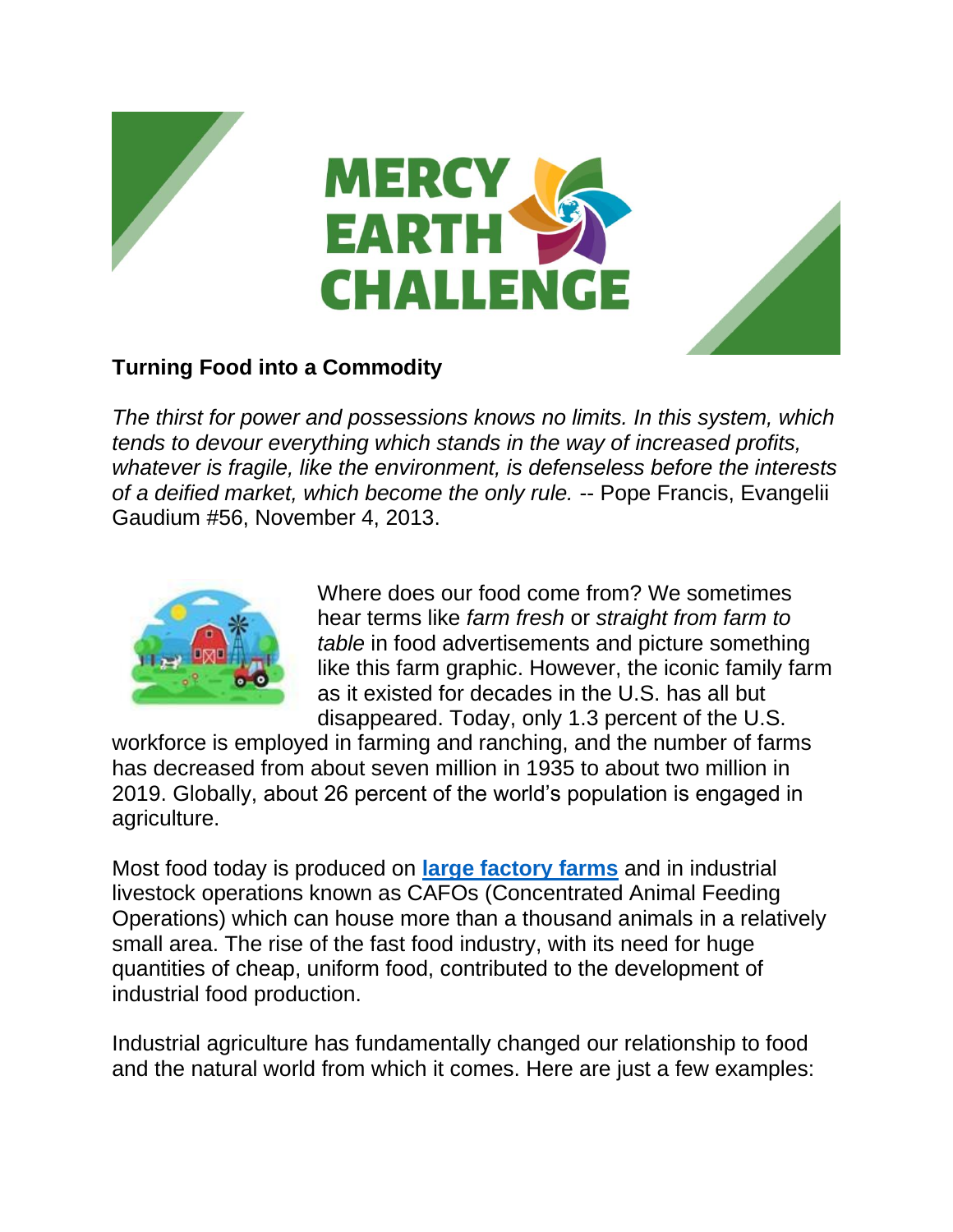## **CAFOs (Concentrated Animal Feeding Operations)**

There are questions about **[CAFOS](https://www.sierraclub.org/michigan/why-are-cafos-bad)** as many animals are kept in very close quarters with no access to sunlight and fresh air. Beaks are cut off to prevent chickens from pecking each other and the birds are fed growth hormones to bring them to market weight quickly. They are also given antibiotics to stem infection in the crowded CAFOs. About eighty percent of the antibiotics consumed in the U.S. is given to animals. Unfortunately, this use of antibiotics creates an ideal environment for the development of *superbugs,* bacteria which are resistant to antibiotics.

CAFOs have serious environmental impacts. They produce massive volumes of animal waste that is often stored in open lagoons. During storms, these lagoons can overflow onto croplands where the runoff pollutes streams and rivers. The 1972 Clean Water Act recognized CAFOs as industrial polluters, but the Environmental Protection Agency has been lax in holding them accountable.

## **Monocultures and GMOs**

Large factory farms where one crop (monoculture) is planted on thousands of acres presents new challenges. To assure uniformity, seeds are genetically modified by altering their DNA or introducing genetic material from another species to produce desired characteristics such as resistance to a specific herbicide. The best known example here is *Roundup*. Most of the corn and soybeans grown in the world today are GMOs (Genetically Modified Organisms) that are resistant to *Roundup.*

Nevertheless, some weeds develop a resistance to *[Roundup](https://www.cancerhealth.com/article/bayer-pay-10-billion-settle-roundup-cancer-lawsuits)* and other herbicides so that even greater concentrations have to be sprayed on crops. This poses a threat to human health because *Roundup* (known chemically as Glyphosate) has been linked to cancer. Monarch butterflies have also been harmed by the use of herbicides.

Reflection questions

- How has industrial farming upset our relationship with creation?
- Who is most harmed by the practices that now dominate food production?
- What can I do to become more aware of the hidden costs (at least from me) of the foods I consume?